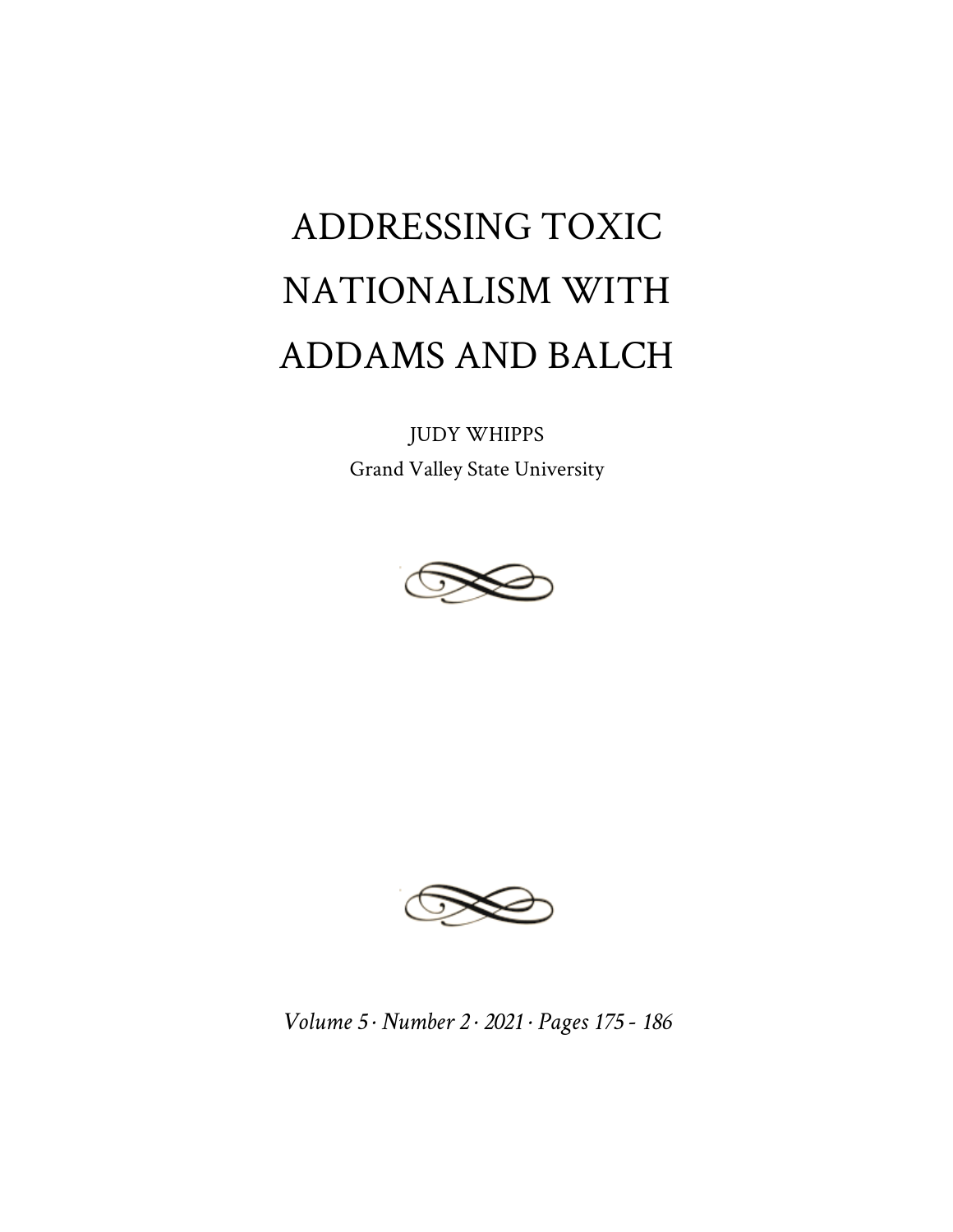s was made clear in the U.S. Capitol attacks on January 6, 2021, the U.S. is struggling once again with the forces of what Jane Addams called "super-nationalism," an aggressive nationalism that masquerades as patriotism. She warned that the "social consequences" of nationalism are "amazingly disastrous."<sup>1</sup> If we weren't taking far-right nationalism seriously before, the real-time insurrection on our screens that day on made us face it. Patriotic sentiments and the flag had become symbols of subversive violence. In the aftermath, many of us have felt powerless to address this nationalist aggression, culturally and with friends and family. A

Nationalism as used here is an exaggerated, radical patriotism, an often-blind loyalty that puts adherence to one vision of the nation above other moral claims. Its "us" vs. "them" mentality positions a particular religion, race, or culture as essential to the vision of nationhood. Recent

<sup>&</sup>lt;sup>1</sup> Jane Addams "The Social Deterrent of Our National Self-Righteousness: With Correctives Suggested by the Courageous Life of William Penn." *Jane* Addams's *Writings on Peace. Vol.4*. (Bristol, England: Thoemmes Press, 1932/2003), 347.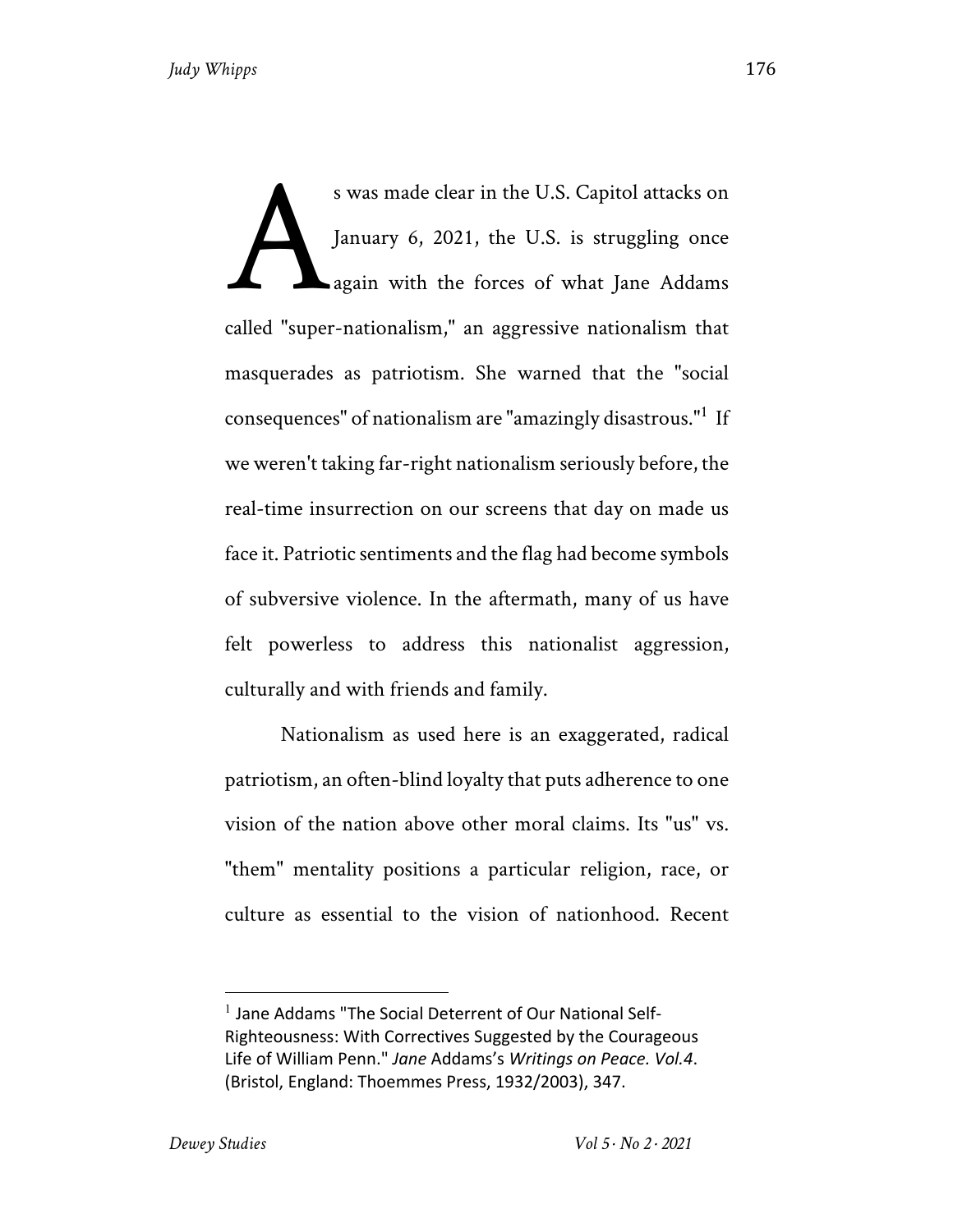exclusionary nationalist policies resulted in withdrawals from international treaties, pacts, and organizations while creating opposition to immigration and free trade.

While the violence of this radical nationalism felt unprecedented to many Americans, waves of extreme nationalism occurred throughout the twentieth century. Pragmatists Jane Addams (1860-1935) and Emily Greene Balch (1867-1961) were among those that warned of the dangers of nationalism and the conformity of thought that accompanies it. Addams and Balch were colleagues and international pacifist leaders; each received the Nobel Peace Prize, Addams in 1931 and Balch in 1946. They both dedicated their lives to political and social change, Addams through Hull House and social work and Balch through economic reform.<sup>2</sup> They understood the cultural fears that often precipitate nationalism. As an antidote, each urged an intentional openness to multiple pluralist perspectives,

 $2$  Balch founded a settlement house in 1892 but returned to academia as a professor at Wellesley from 1896–1918. She was an international advocate for peace after 1918, first working as the International Secretary-Treasurer of the Women's International League for Peace and Freedom. She wrote or edited six books, contributed chapters to half a dozen more, wrote eight influential pamphlets, and published over 120 articles.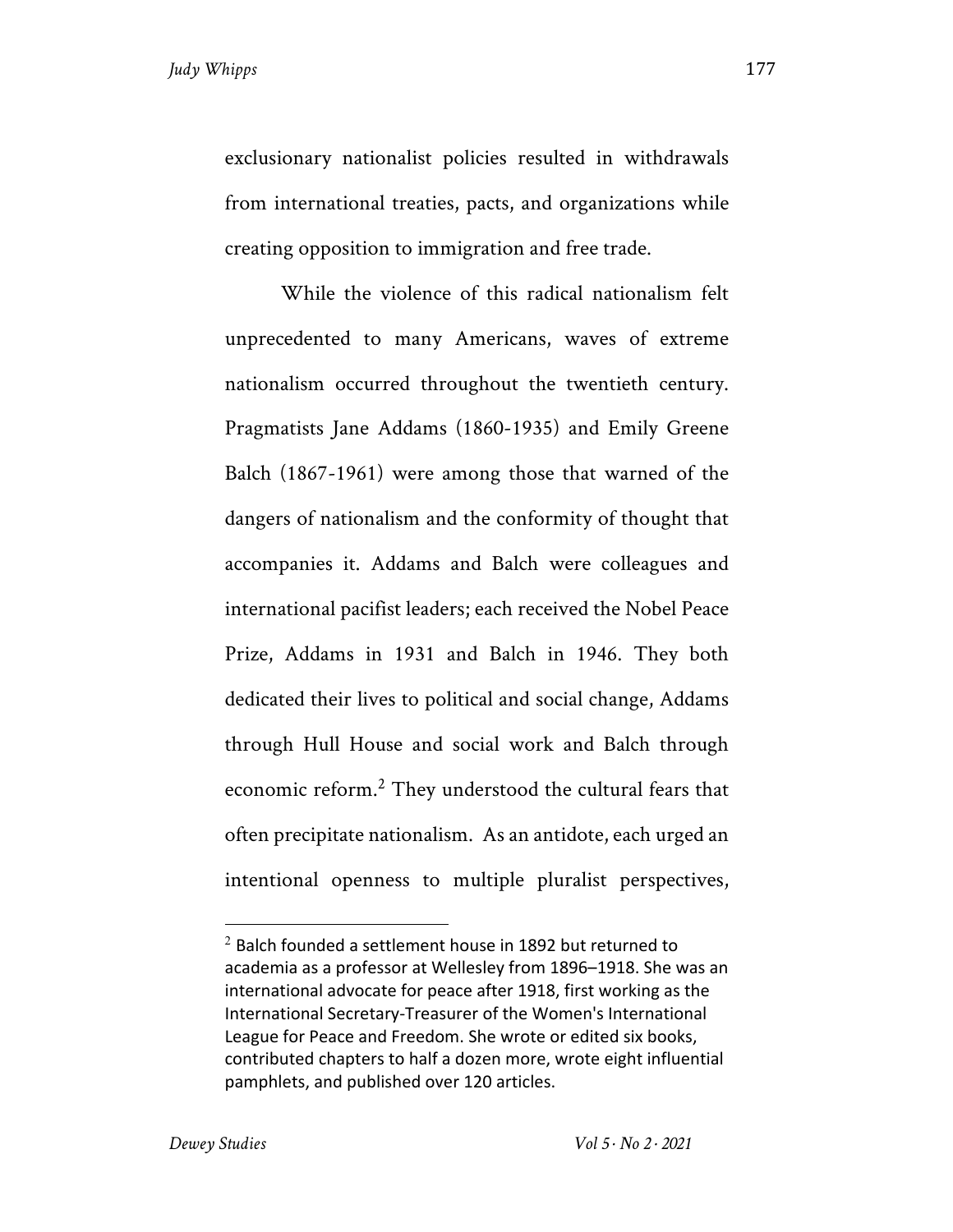engaging in the work of empathetic understanding and participating in shared cross-cultural practical projects.

### **Fear/Uncertainty as a Precondition of Nationalism**

Nationalism often manifests as protective responses to perceived threats, such as from terrorism, loss of jobs, immigration, and, in 2020, from the pandemic. Trump stoked those fears with stories of imminent waves of migration, casting refugees and immigrants as threats to the nation.

In her early writing, Addams saw nationalism in historical evolutionary terms as a continuation of tribalism. Early tribalism, she thought, had evolved into patriotism, which she hoped would lead to a humanitarian form of nationalism. Addams said she experienced nationalism in Europe in the 1880s as a "generous" and creative force that was unifying diverse peoples.<sup>3</sup> Decades later, after seeing how nationalism contributed to the punitive conditions of the Treaty of Versailles, she said that rather than evolving,

<sup>3</sup> Jane Addams, *Peace and Bread in Time of War.* (Urbana and Chicago: University of Illinois Press, 1922/2002), 99.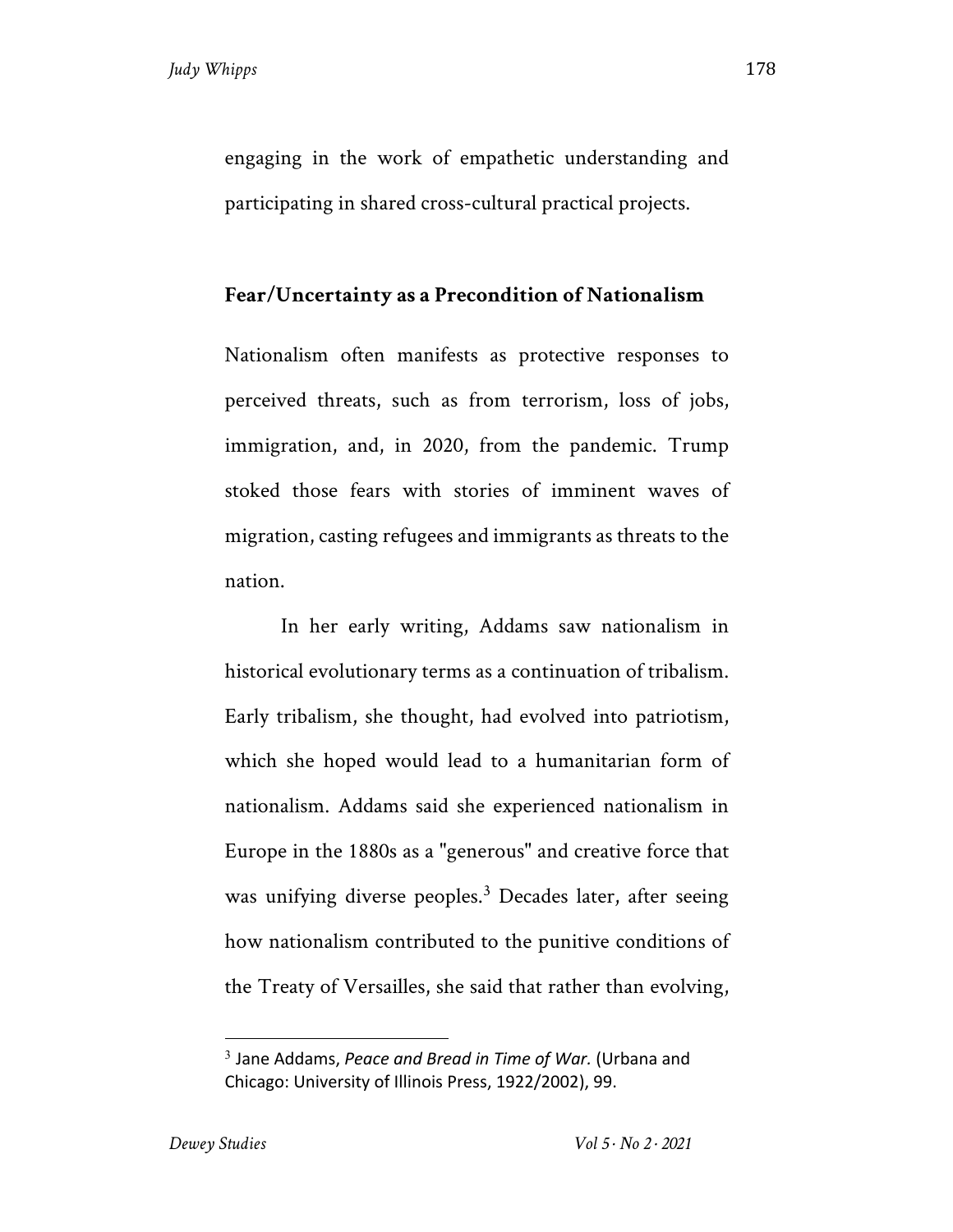nationalism had devolved into an "authoritarian imposition of power" that "denounced as heretics all who differed." Instead of being a creative force, nationalism had come to demand unqualified obedience to a nation that "existed for it for its own ends of growth and power." She identified different types of "overstimulated" nationalism: the "hypernationalism" of suppressed people, the "imperialistic nationalism" of colonial empires, and the "revolutionary type" of nationalism in Russia.4

In 1934, Addams added "economic nationalism," which equated business interests with the nation's interests.<sup>5</sup> Balch also described how global capitalism, "the rule of the business super-man," was being advanced in the guise of nationalism and imperialism.6 The Great Depression only accentuated anti-immigration sentiments. In the 1930s, Balch worried about the fear generated by antiimmigration nationalists, and she worked diligently to

<sup>4</sup> Addams, *Peace and Bread*, 98-101.

<sup>5</sup> "Exaggerated Nationalism and International Comity" in *Jane Addams's Writing on Peace.* (1934, 2003), 357.

 $6$  "Economic Imperialism with Special Reference to the United States," In *Beyond Nationalism:The Social Thought of Emily Greene Balch*, ed. Mercedes M. Randall. (New York: Twayne Publishers, Inc., 1972), 144.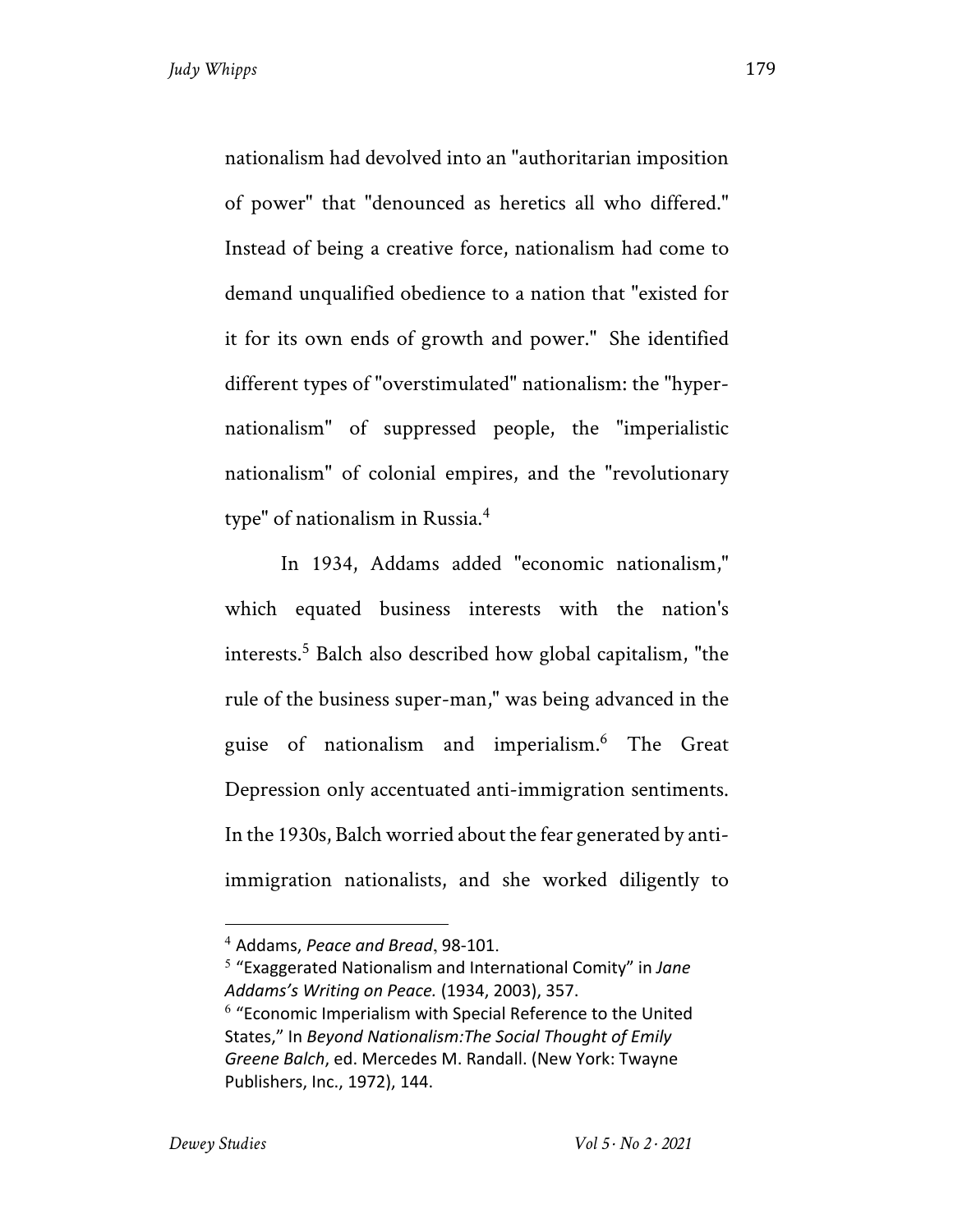oppose U.S. limitations on refugee admission as Nazism was taking control in Germany.

## **Conformity of Thought and Nationalism**

Cultural fears and upheavals should signal a need for creativity and new ideas. Yet, when people feel threatened, the typical cultural response has been an urge for conformity and polarization of differences. Internal critical reflection is squashed. As Addams said in 1900, "our minds become polarized by passing events so that we have a curious tendency to mold our opinions to those of our fellows," and our philosophies "fail us when we need them most."<sup>7</sup> Addams's warnings about nationalism intensified after WWI. In a talk at Swarthmore College in 1932, she warned of "a spirit of conformity" that resulted in the "the widespread belief that differing opinions may be controlled by force."<sup>8</sup>

<sup>7</sup> "Commercialism Disguised as Patriotism and Duty" in *Jane Addams's Writing on Peace.* (1900, 2003), 5.  $8$  Addams, "The Social Deterrent of our National Self-Righteousness," in *Jane Addams's Writing on Peace.* (1934, 2003), 343.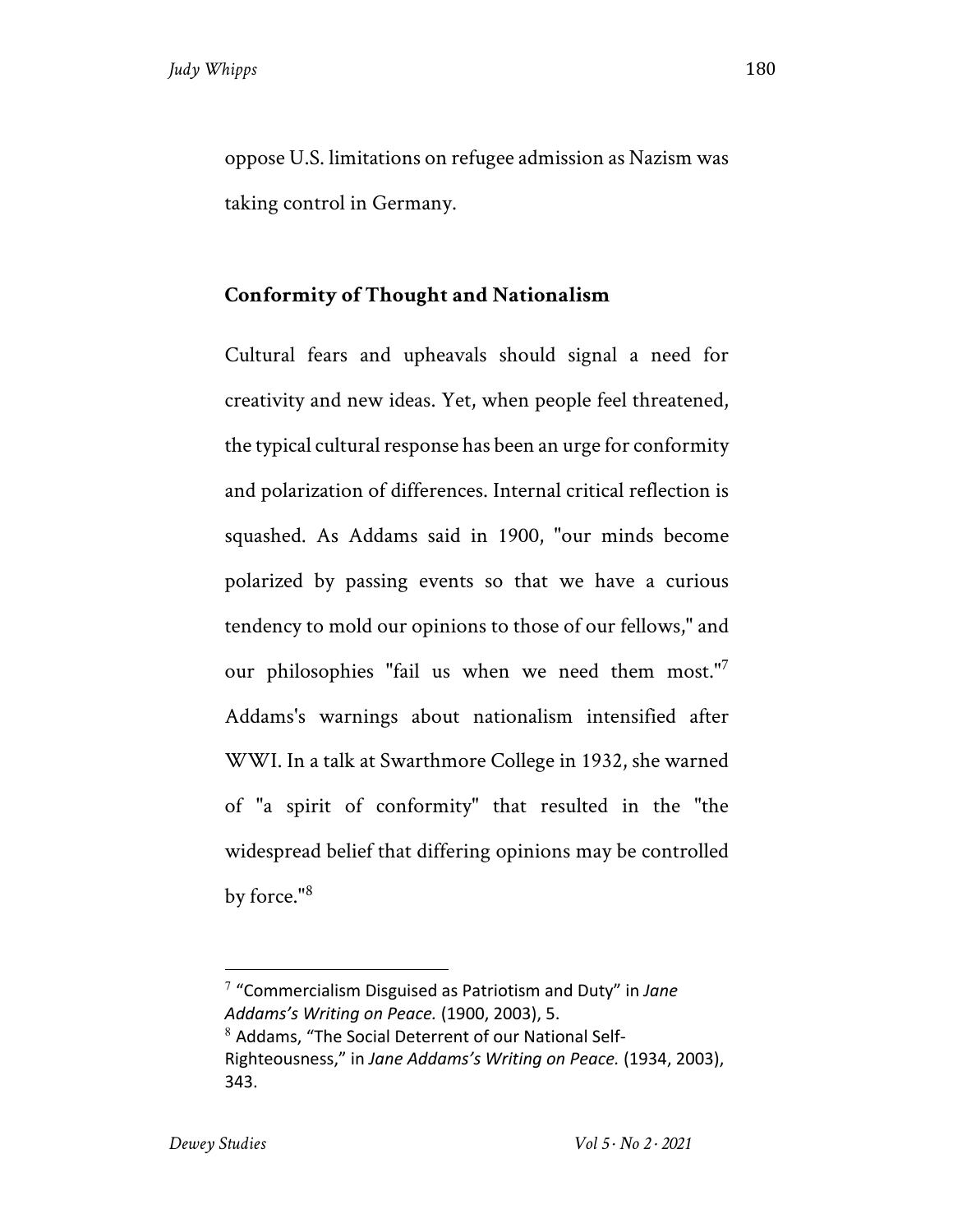In 1934 Balch described the desire for the "happiness of merging self in the community<sup>"9</sup> as an element of emerging fascism. In the same period, Addams warned of "impatience with differing opinions" and "such a great desire to conform that we really don't think at all."<sup>10</sup> Balch despaired of those who urged blind obedience, even for Americans who "openly maintain… that unthinking obedience is better than action based on individual conscience and thought*,* that patriotism is synonymous with nationalism*,* that liberty is dangerous…."<sup>11</sup> This desire for conformity makes differences appear dangerous.

Long after Addams's death, Balch continued to call attention to nationalistic dogmatism, particularly during the fear generated by McCarthyism and the Cold War. Balch used her Nobel lecture in 1948 as an opportunity to continue to urge her audience to challenge their personal beliefs and ideas to stimulate a vibrant diversity of thought.<sup>12</sup> As the

*Writing on Peace* (1933/2003), 351.

<sup>9</sup> Quoted in Mercedes M Randall, *Improper Bostonian: Emily Greene Balch. (*New York: Twayne Publishers, 1964). <sup>10</sup> Addams, "The Philosophy of a New Day," *Jane Addams's* 

 $11$  From a pamphlet titled "Why Peace and Freedom" Quoted in *Improper Bostonian,* 326.

 $12$  https://www.nobelprize.org/prizes/peace/1946/balch/lecture/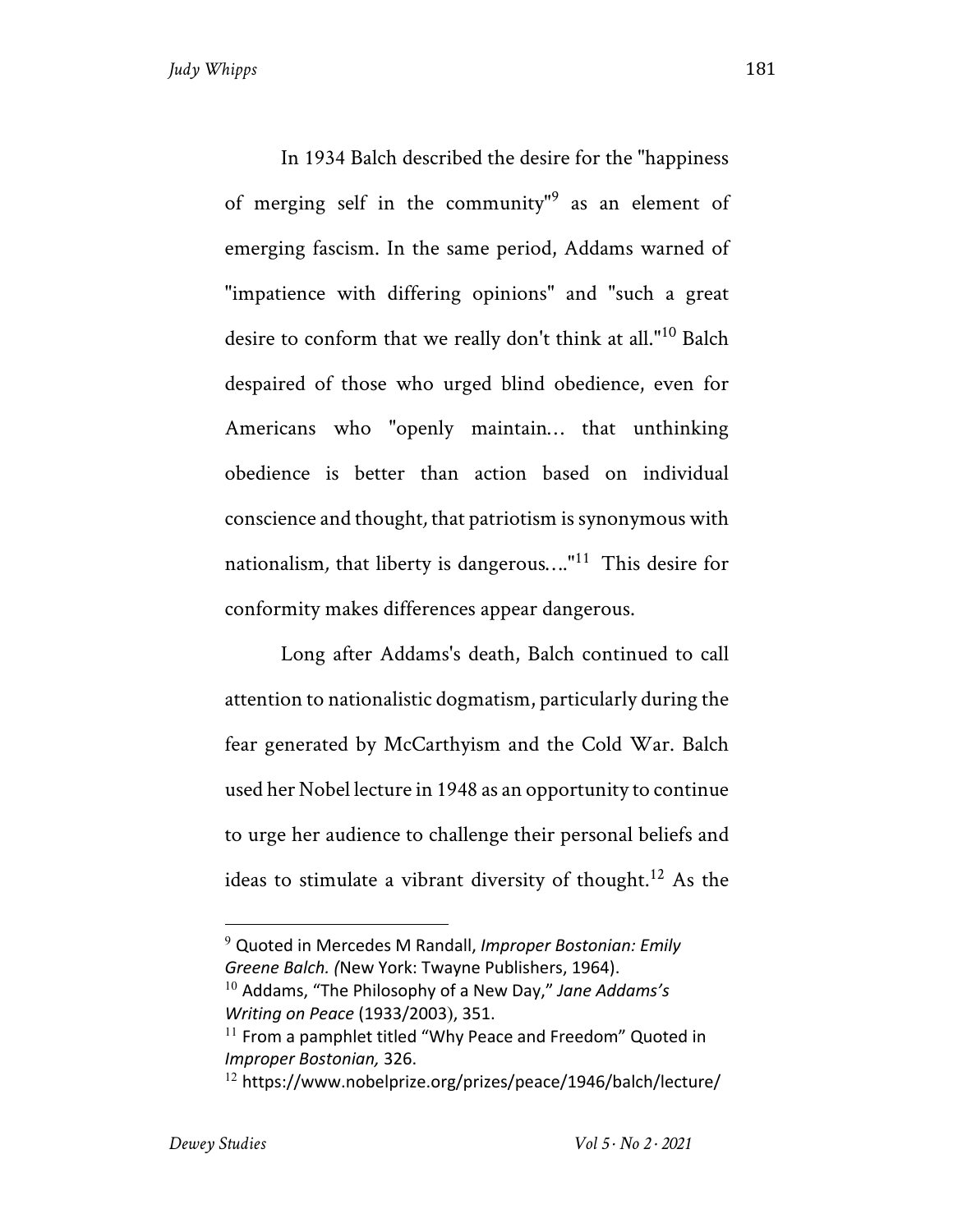Cold War developed, she urged Americans to continue thinking carefully about national policies saying in 1954 that she was "taken by surprise … most of all by the hostility to thought lest it lead to change." $13$ 

### **Radical Empathy and Mutual Work**

Toward the end of her 2020 book *Caste,* Isabelle Wilkerson gives us a prescription with which to approach the polarization that results from our racial caste system, a prescription that could also be useful in the divisiveness of radical nationalism. Wilkerson suggests what she calls "radical empathy," which "means putting in the work to educate oneself and listen with a humble heart to understand another's experience from their perspective, not as we imagine we would feel. Radical empathy is not about you, and what you think you would do in a situation you have never been in and perhaps never will. It is the kindred connection from a place of deep knowing that opens your

 $13$  Address at a meeting in Kalamazoo, MI, 1954, quoted in Randall, *Improper Bostonian,* 432.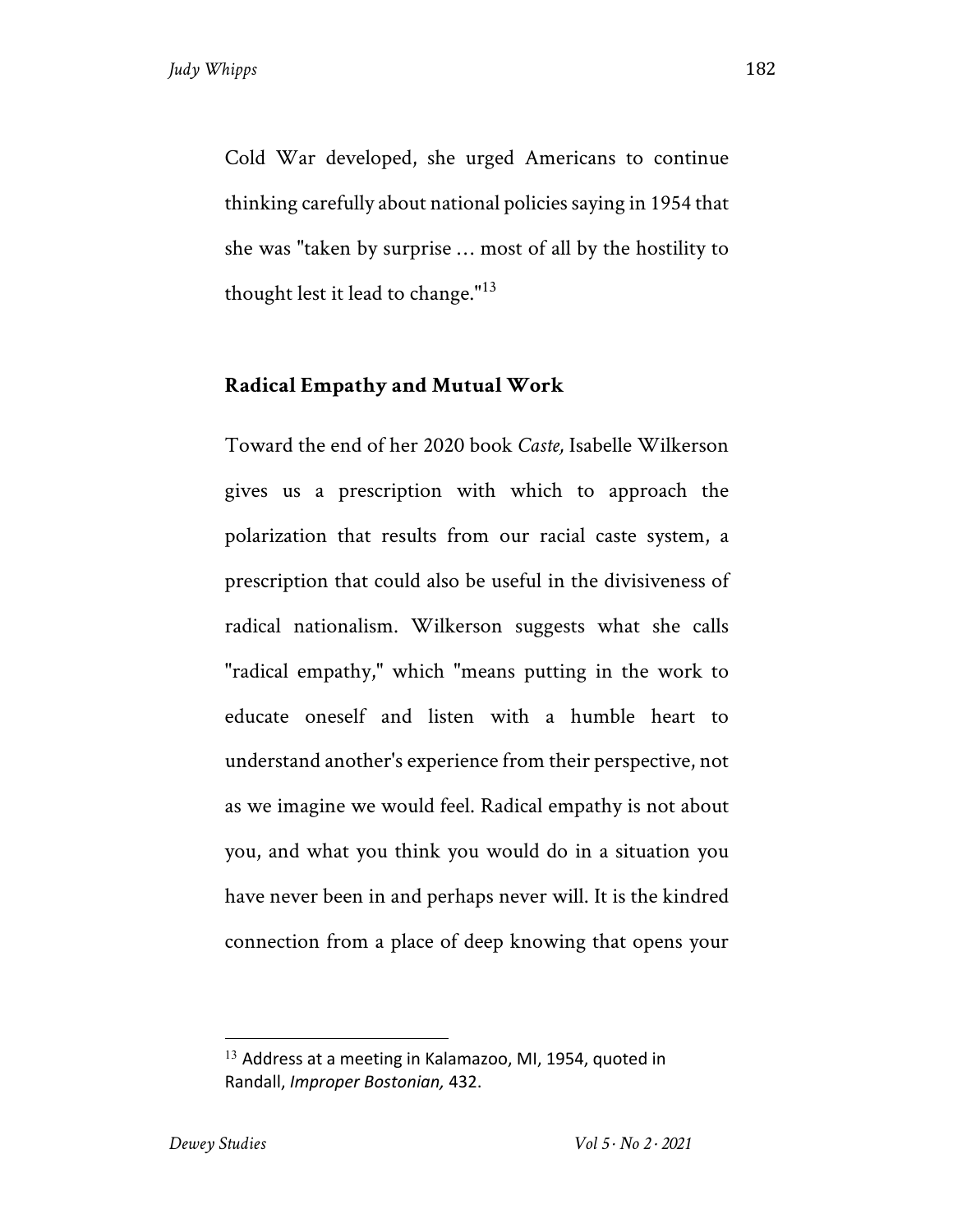spirit to the pain of another as they perceive it."<sup>14</sup> The empathy Wilkerson is prescribing resonates with the empathetic imagination that Addams continually fostered through her narrative writing.

Radical empathy and narrative imagination can lead to what Addams called "cosmopolitan internationalism," an ethic that embraces concern for the well-being of those outside a country's boundaries as well as within. Addams and Balch believed that one way to develop a pluralistic international understanding could be mutual work on joint projects. Addams had seen this cooperative work modeled in the immigrant experience in the immigrant neighborhoods in Chicago and believed that it could be a potential model of inclusivity. Broadening and reconstructing individual experiences through cooperative efforts could change conflict-oriented nationalistic perceptions. Addams suggested students study abroad,<sup>15</sup> and Balch proposed international teams of young people working together on reconstruction after the war, restoring

<sup>14</sup> Isabel Wilkerson. *Caste: The Origins of Our Discontents*. (Random House, 2020), 386.

<sup>15</sup> "Casting out fear" in *Jane* Addams's *Writings on Peace*, 316-17.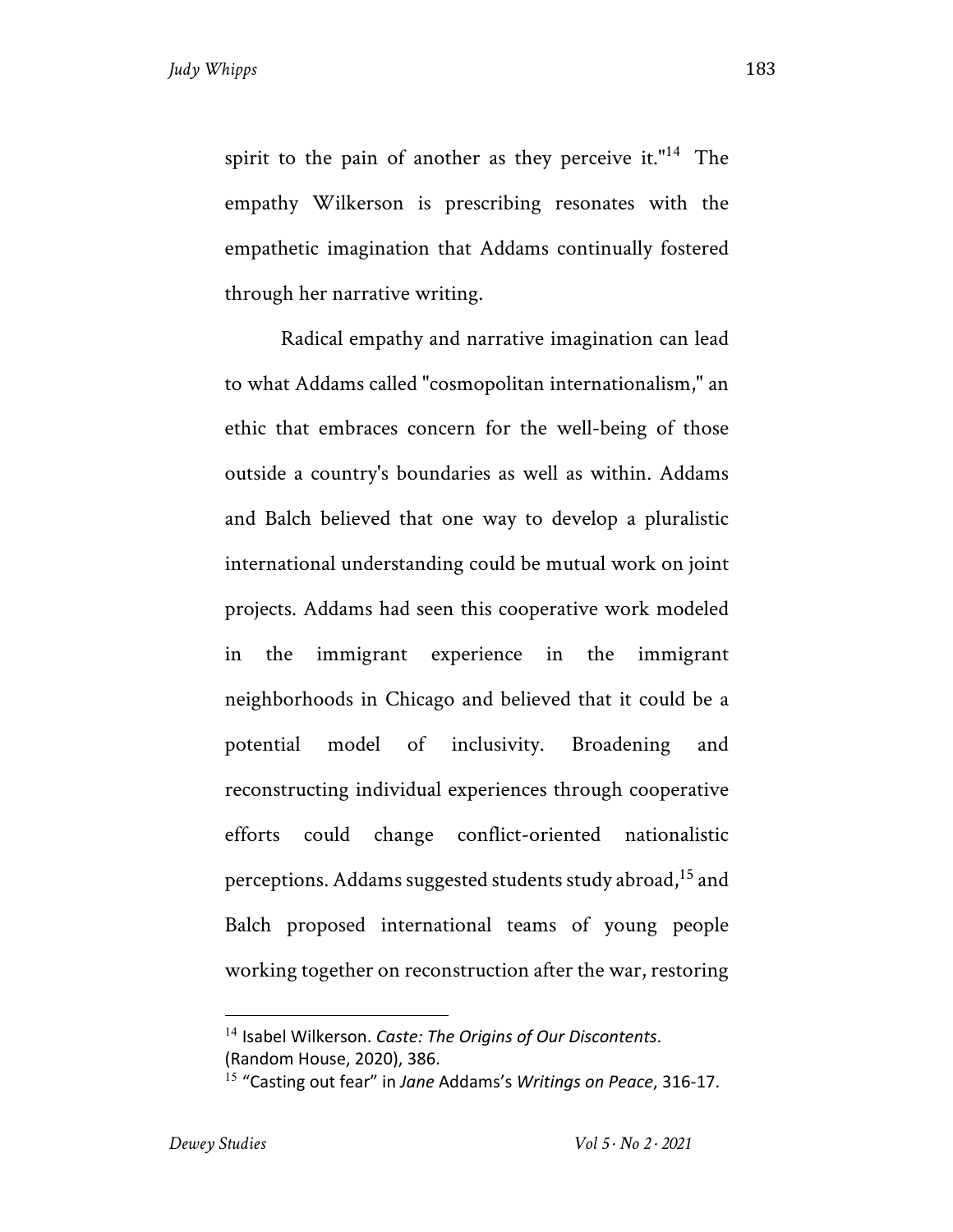communities while learning cultural communication, in some ways predictive of the Peace Corps.<sup>16</sup>

Radical empathy and narrative imagination require one to back away from the fear and negativity that feeds nationalism. During the 1950s Cold War, Balch cautioned Americans against the suspicion and cynicism that prevents rational judgment and leads to a rise in nationalism. She challenged Americans to look beyond their national boundaries to understand other countries and their people, read papers published in foreign countries, and critically examine what the media is feeding us.<sup>17</sup> One imagines that in today's world, Balch would be asking us to read, listen, and discuss outside of our social media bubbles. She and Addams might also be urging us to find ways to work on projects together, even when we disagree on politics.

The pragmatist call for reconstructing our worldview through empathetic understanding and critically examining

<sup>16</sup> "An International Reconstruction Corp" in *Beyond Nationalism,* 178.

<sup>17</sup> "Do We Desire Peace and How Much" in *Beyond Nationalism,* 184. At the end of her life, she more forcefully critiques conformity and those who "prostitute their minds to unreasoning obedience and deliberate acceptance of what they know to be untrue." *Beyond Nationalism* 240.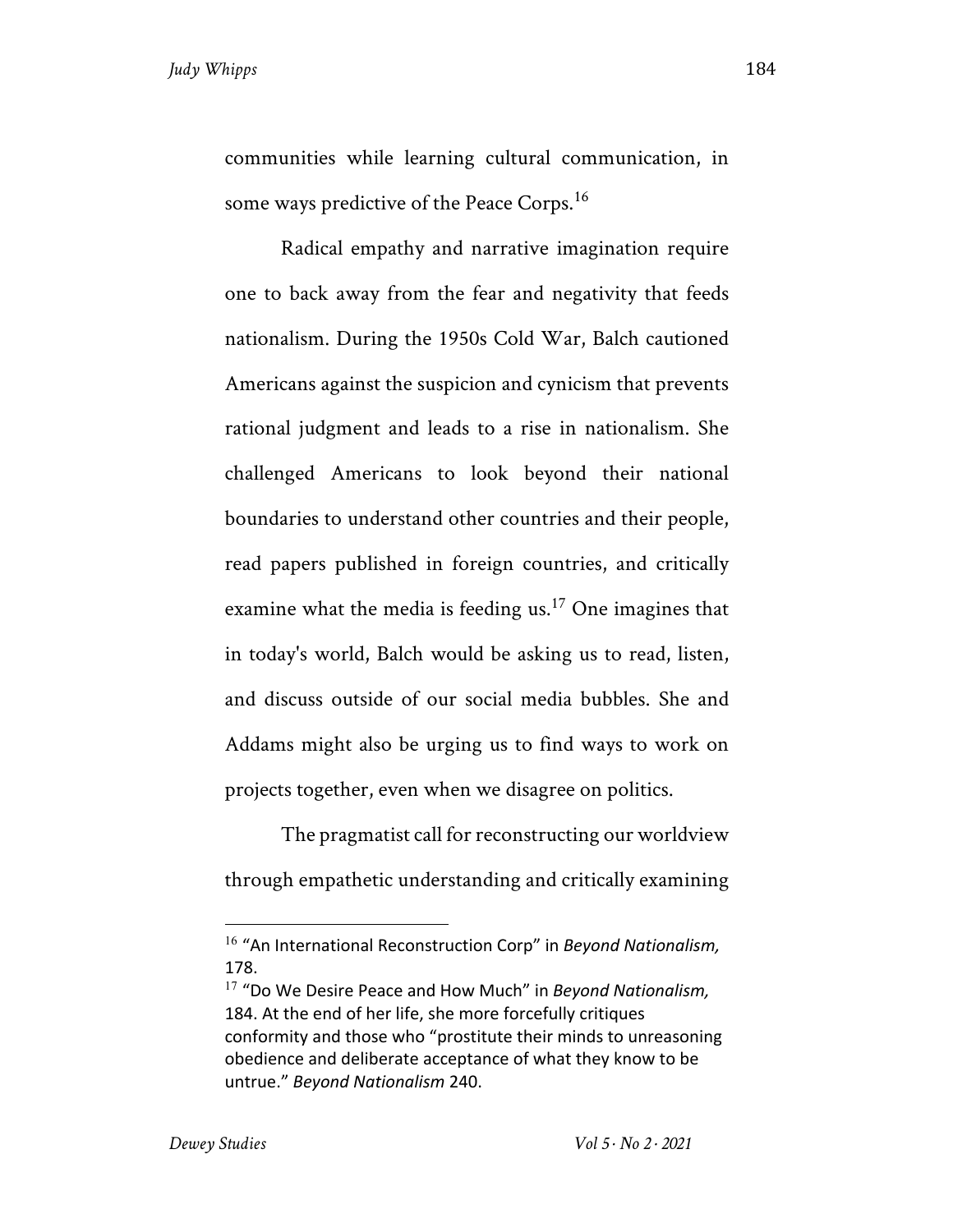the messages fed to us can offer the alternative of being world citizens while still valuing the country we live in today.